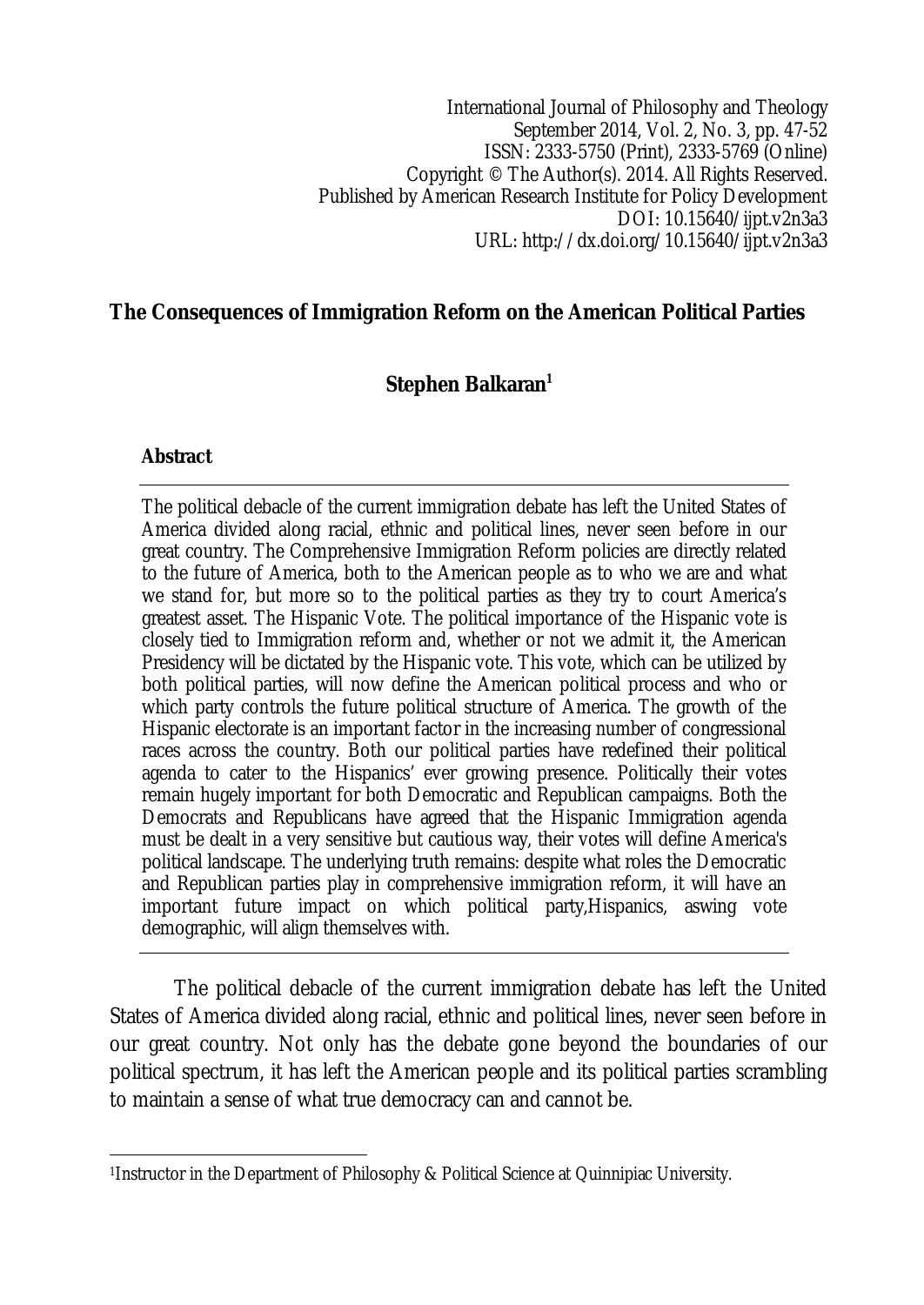Discussions on the current immigration crisis have disregarded the fact that we are a "Land of Immigrants."As America delves into the murky depths of the immigration debate, it has ignored who we are as Americans as well as the "Browning of America."Immigration has always been the basic DNA of America and it has taken away the best of who we are and what we can become as a nation. Immigration reform has more implications on America's future than many of us can foresee; not only socially, culturally and economically, but Hispanic political presence, is already shaping and defining a new America.

The Comprehensive Immigration Reform policies are directly related to the future of America, both to the American people as to who we are and what we stand for, but more so to the political parties as they try to court America's greatest asset. The Hispanic Vote. The Immigration debate has now generated so many divisions in our society that it has become the "c*ivil rights debate of 21st Century."*Never in American history has immigration been such a decisive issue where policymaking and the electoral process go hand in hand.

As both political parties implement their political agendas, they are facing an increasingly tough decisionwhether or not to support a Comprehensive Immigration Reform Bill. The decision will ultimately lead to a backlash from their own constituents and those of favor or impede efforts to provide a path to citizenship for undocumented immigrants living in America. This decision will ultimately define the future of the political landscape in America. The political importance of the Hispanic vote is closely tied to Immigration reform and, whether or not we admit it, **the American Presidency will be dictated by the Hispanic vote.**This vote, which can be utilized by both political parties, will now define the American political process and who or which party controls the future political structure of America.

The growth of the Hispanic electorate is an important factor in the increasing number of congressional races across the country. Both our political parties have redefined their political agenda to cater to the Hispanics' ever growing presence. Politically their votes remain hugely important for both Democratic and Republican campaigns. Both the Democrats and Republicans have agreed that the Hispanic Immigration agenda must be dealt in a very sensitive but cautious way, their votes will define America's political landscape.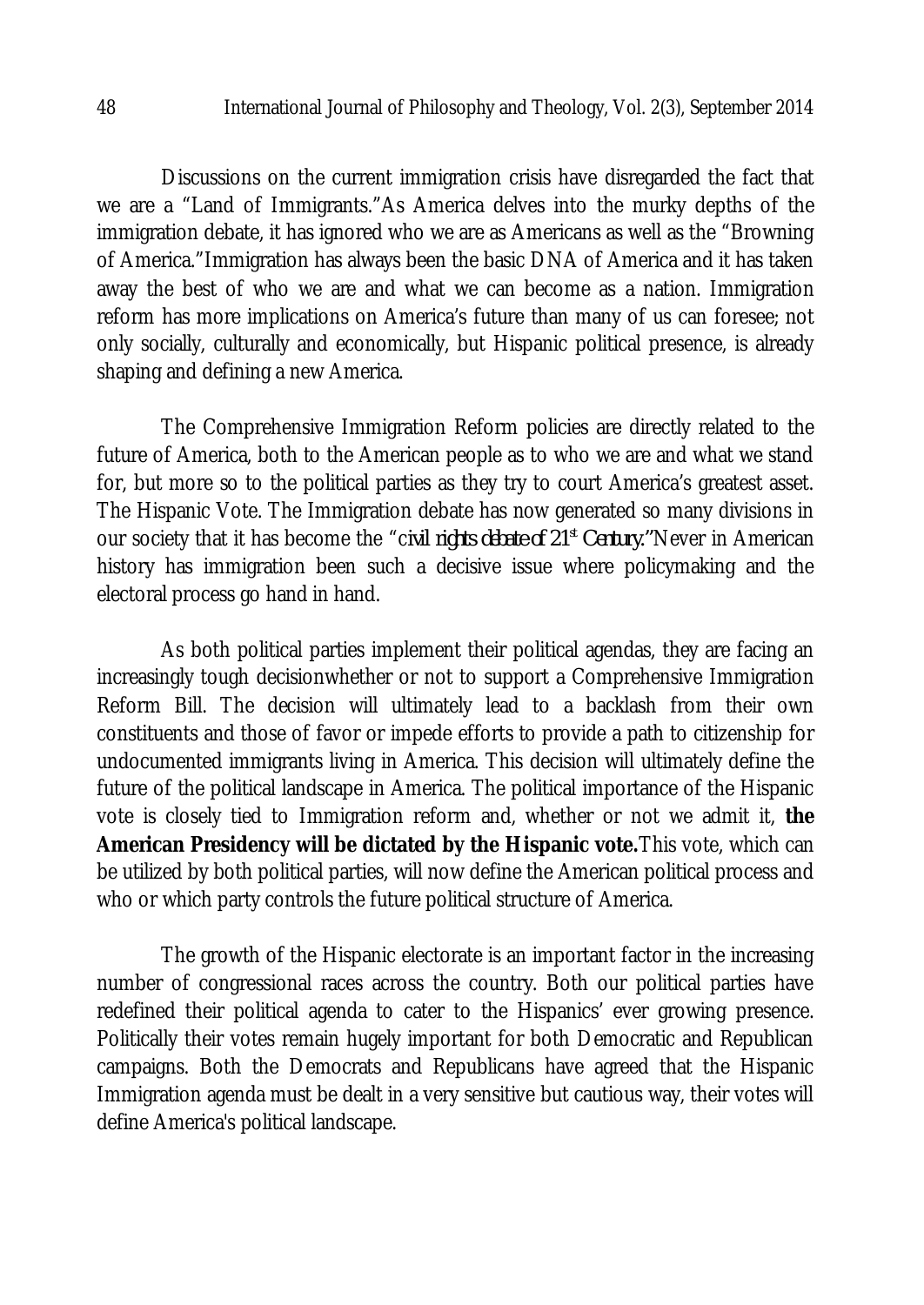According to Senator Lindsey Graham (R) "If we don't pass immigration reform, if we don't get it off the table in a reasonable, practical way, it doesn't matter who you run in 2016. We're in a demographic death spiral as a party, and the only way we can get back in good graces with the Hispanic community, in my view, is pass comprehensive immigration reform."<sup>i</sup>The Democratic Party argues, "Hispanics are a swing vote; they are no longer a base vote of our party. Though we can all agree that it is the democratic agenda that will help Hispanics live a better life, we need to tell them in a compelling way. When we speak to them we can move them our way; they can break the Republican Party."<sup>ii</sup>The Republican Party acknowledges, "given the size, growth rate and the distribution of Hispanics, it is safe to say that if we do not respect their voting power, they can change the future of elections."<sup>iii</sup>

In fact, according to Janet Murguia, President of the National Council of La Raza, "*The road to the White House runs right through the Hispanic community, and you will not see a Republican become president without it."*ivAs the debates over immigration reform continue to evolve, the reform bill focuses mostly on three issues: the economic effects of legalizing millions of currently illegal immigrants as well as all future immigration; the possibility of achieving real border security; and the ethical question of offering the reward of citizenship to those who have entered the country illegally. Despite this debacle, the political implication on America's future and the Hispanic vote remains critical to the survival of American Democracy. The underlying truth remains: despite what roles the Democratic and Republican parties play in comprehensive immigration reform, it will have an important future impact on which political party Hispanics, aswing vote demographic, will align themselves with.

The growth of the Hispanic electorate is going to be an important factor in an increasing number of congressional races across the country in upcoming elections and beyond. More numbers mean more votes. Immigration reform will bring more votes to the table and how to attract those voters becomes a political chess game for both parties. Moreover, how both parties handle the issue of comprehensive immigration reform will have a serious impact on Hispanic political voting behavior and future Presidential elections. The growing presence of the Hispanic community will have profound political consequences and future immigration policy agenda will play an important part in defining the American political process.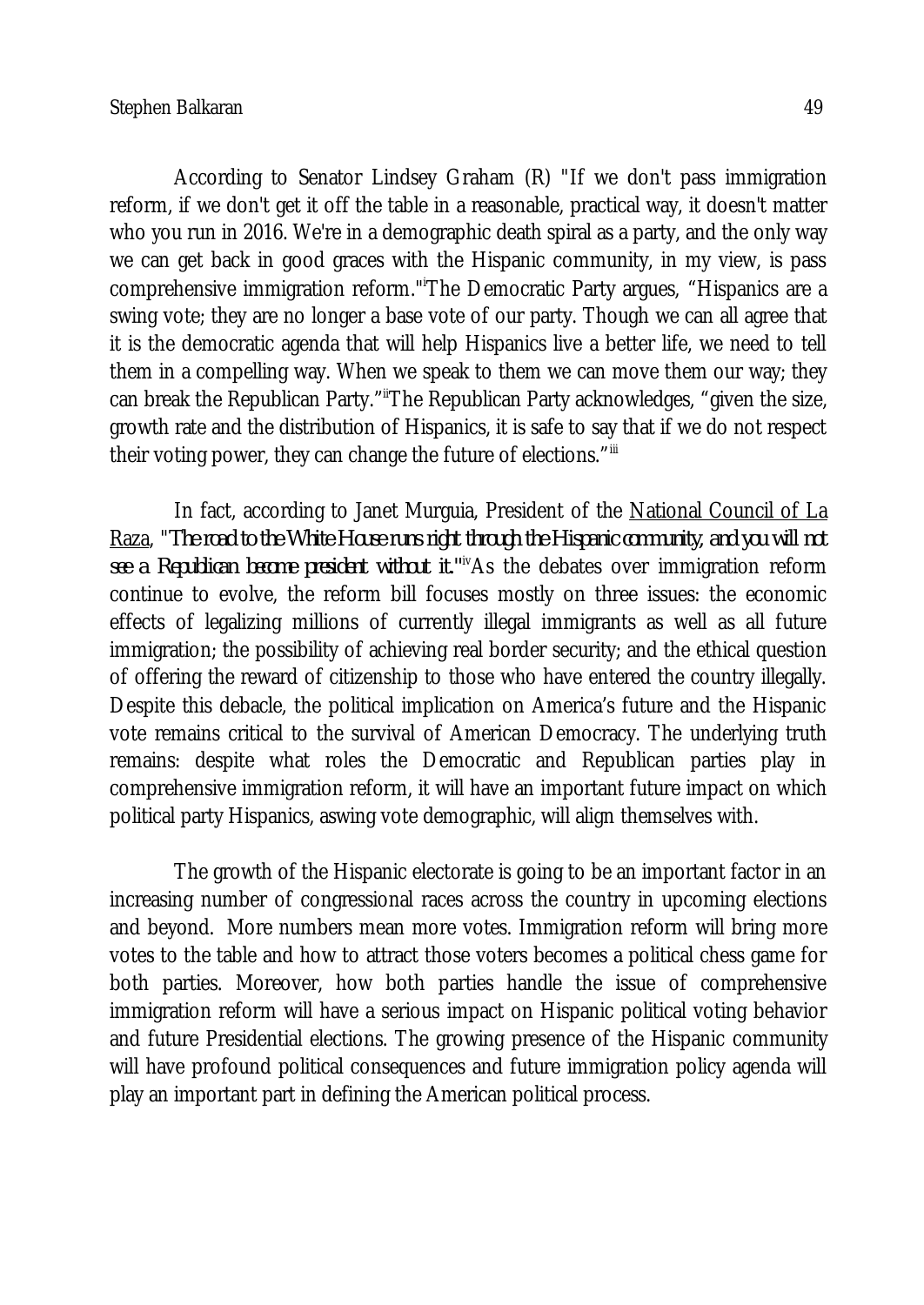If the Immigration Reform Bill were to pass, what would be the implications on our political landscape?

The new law will allow unauthorized immigrants to gain eventual citizenship but also carries electoral risks and rewards for the Republican and Democratic Party. On the one hand, if the bill were passed, its paves the way for new voters but more important which political party will they align themselves with? According to Nate Silver, *"roughly 80 percent of illegal immigrants are Hispanic, and about 10 percent are Asian, both groups that voted heavily Democratic in the last two elections. On the other hand, such legislation could plausibly improve the Republican Party's brand image among Hispanics and Asian-Americans, perhaps allowing the party to fare better among these voters in future elections." <sup>v</sup>*These changes will have a long term effect on our political process: that is, they would affect the status of the 11 million unauthorized immigrants who are already in the United States who will eventually become US Citizens and exercise one of the fundamental rights we have in America: the right to vote. According to the Congressional Budget Office, if the Immigration Reform Bill becomes Law, it will add more than 17 million new potential voting-age citizens by 2036. These potential voters are in addition to the nearly 15 million that the current level of legal immigration will add by 2036. Combined, current immigration would add more than 32 million potential new voting-age citizens by 2036.<sup>vi</sup> These changing political demographics paint an alarming political fiasco that neither political party can afford to underestimate. If the bill becomes law, Hispanic youths and naturalized immigrants will be 34 percent of newly eligible voters in 2014, 35 percent in 2016, 36 percent in 2018, and 37 percent in 2020.<sup>vii</sup>California will experience the greatest impact of the immigration reform bill, with nearly two-thirds of newly eligible voters belonging to either Hispanic or Asians. The same effect will take place in many other states where the voting power will be held by swing votes in both current and future elections. States like New Mexico, Texas, Florida, Virginia, North Carolina, Colorado, New York, New Jersey and Nevada will now have an important and decisive Hispanic vote that will dictate the future of elections and political parties.

On other hand, if the bill fails, political consequences can undermine the future of both parties and in the long run might be a death sentence for the party that opposes immigration reform. Political parties may become extinct if they don't cater to the Hispanic needs and concerns.How they attract and court the new Hispanic voters can be a compelling, cautious and sensitive issue.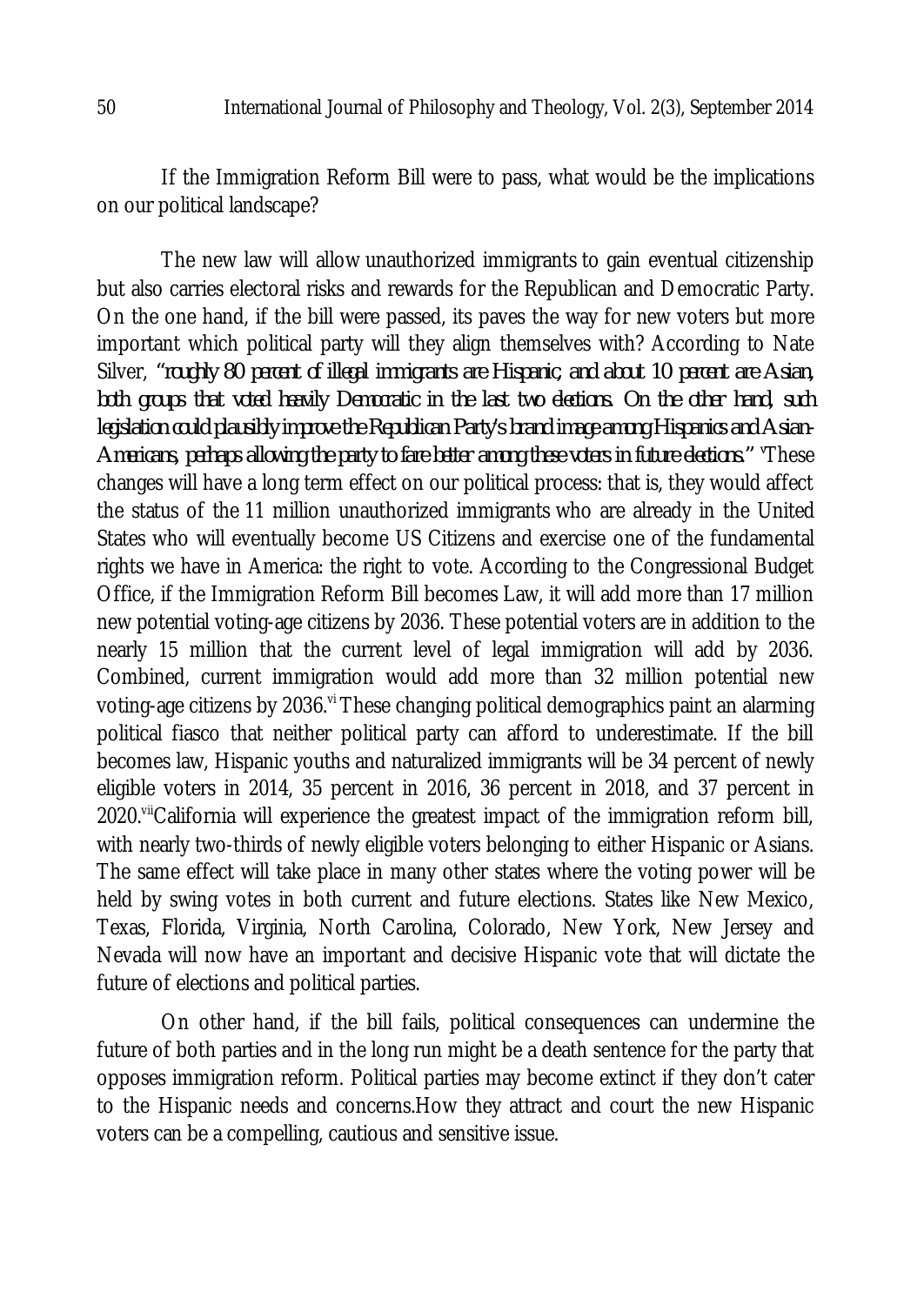According to the 2013 Gallup Poll, "*Hispanic-Americans favor Democrats over Republicans by a roughly 2-to-1 margin. Second generation Hispanic-Americans were actually more likely to identify with either party than Hispanic immigrants. Sixty-four percent of Hispanics who were born in the U.S. to parents who were also born in the U.S. favor Democrats, while only 30 percent lean Republican.* 

*Hispanic immigrants favor Democrats over Republicans by a margin of 57 to 25. And among Hispanics born in the U.S. to at least one immigrant parent, 57 percent lean Democratic, while 34 percent lean Republican."* viii

Whatever the debates might be, both political parties cannot afford to play with the Hispanic vote. Immigration reform is a key tool to courting America's greatest political asset. How both political parties resolve the immigration debacle can be an important gauge on the future of American political process. Political activist and businessman Donald Trump remarked, *"Immigration reform is a suicide mission for GOP*."<sup>1x</sup> The courting of the Hispanic, Women, African American votes have never been an important element of the Republican Party. Face the Nations' Bob Schieffer reminded us the Republicans "*are old white men and they are dying."<sup>x</sup>*

How and when both political parties address immigration reform remains a struggle. How they court new voters in an ever changing America rest solely on the embracement of the Hispanic community. Immigration reform can have severe consequences on how American democracy is shaped and defined. We cannot take the Hispanic vote for granted. Hispanics are fast becoming the new cornerstone of this country's economic, social, cultural and evermore so political future, based on their potential.No other immigrant group in the history of our great nation has had the potential to redefine America's political process. We are still a nation of Immigrants. Live up to your true colors America.

 $\overline{a}$ 

<sup>i</sup> Senator Lindsey Graham. NBC Meet the Press. June 8th 2103.

ii 2004 Presidential Race and Democratic Party.

iii 2004 Presidential Race and Republican Party.

iv National Council of La Raza, Annual Conference, Los Angeles. CA July 22<sup>nd</sup> 2014